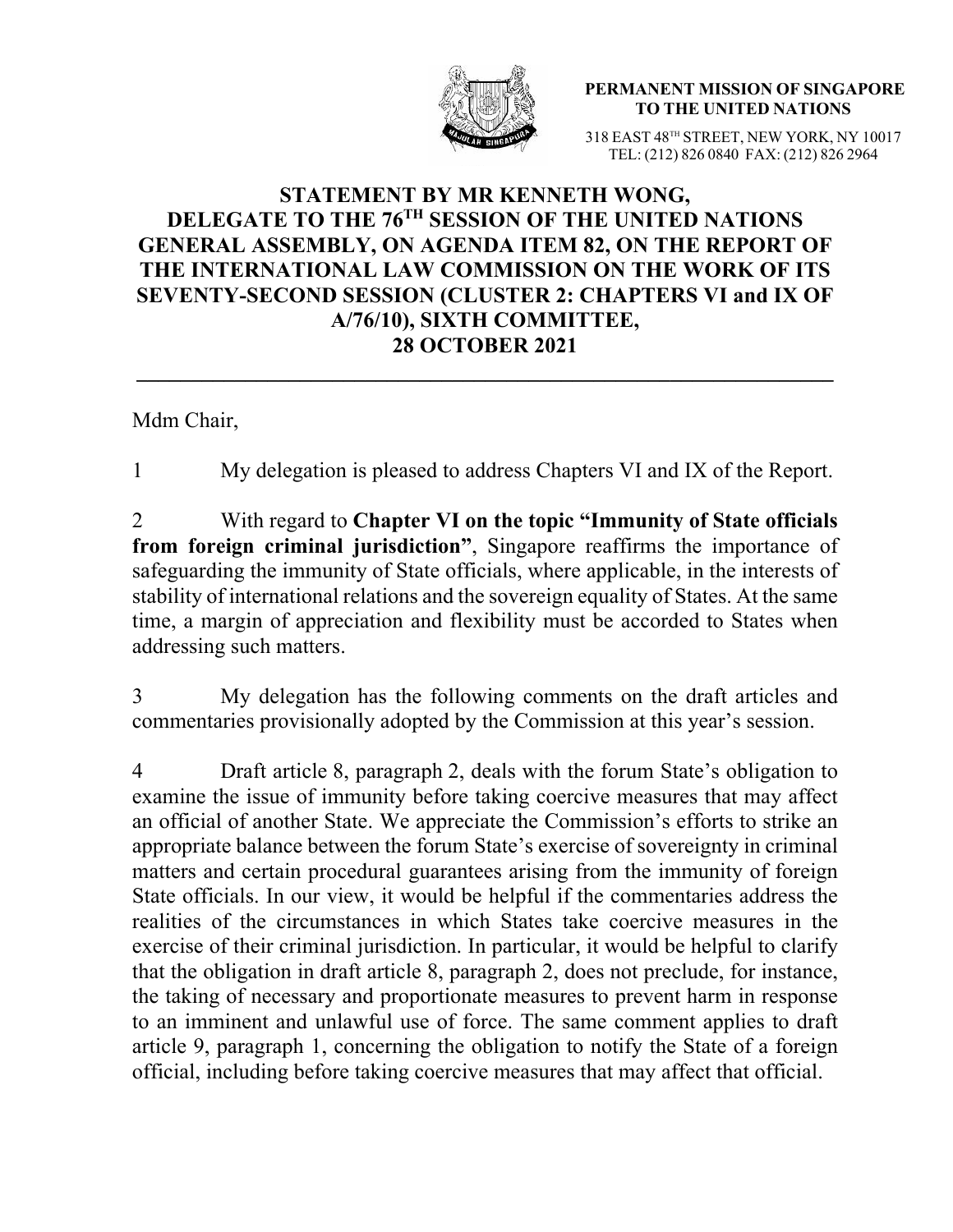5 In addition, Singapore understands that the forum State's obligations to examine the issue of immunity and notify logically only arise when it becomes aware that the relevant individual is a foreign State official whose immunity may be affected. The draft articles and commentaries should make this clear.

6 Regarding draft articles 17 and 18, which were referred to the Drafting Committee, first, Singapore understands that draft article 17 is not intended to provide for compulsory dispute settlement. As such, it is inappropriate to set time limits for negotiations or prescribe specific procedures. Further, the draft article should not limit the range of dispute settlement mechanisms to which States may have recourse. In view of the bilateral contexts in which many issues of immunity of State officials arise, it is important not to unduly restrict the options for peaceful means of settling disputes.

7 On draft article 18, Singapore agrees with the Commission's observation that any question of immunity before international criminal tribunals is outside the scope of this topic. If it is necessary to address the relationship between this topic and the immunity of State officials before international criminal tribunals, draft article 18 should be limited to stating this. Given that this draft article is meant to clarify the scope of the draft articles, we agree with those Commission members who preferred including this provision in draft article 1 instead.

8 Singapore notes that there remain issues on which there are diverging views among the Commission members. These include exceptions to immunity *ratione materiae* under draft article 7 and possible exceptions to the irrevocability of waivers of immunity under draft article 11, paragraph 5. Thus, it is important for Member States to be given the opportunity to comment on the full set of draft articles at the conclusion of the first reading. Singapore looks forward to the Commission's further work on this topic.

Mdm Chair,

9 I turn next to **Chapter IX on the topic "Sea-level rise in relation to international law"**. Like other small, low-lying island States, the threat posed by rising sea levels is an existential one for Singapore. We strongly support efforts to identify possible solutions for the plight of vulnerable island-States. My delegation has reviewed with great interest the first issues paper on issues related to the law of the sea, as well as the Study Group's discussion on this paper.